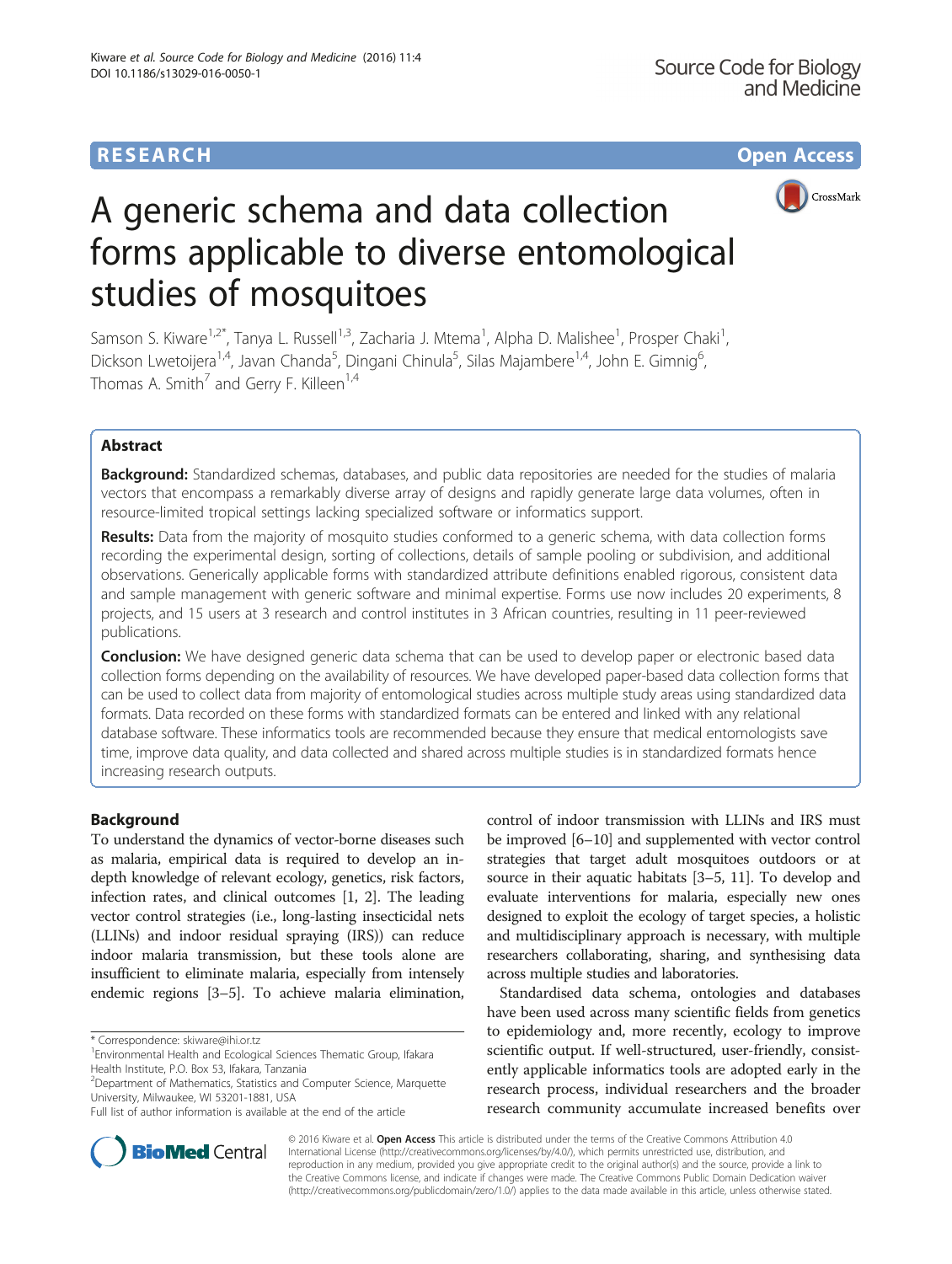<span id="page-1-0"></span>the long term, including reduced time from data collection to dissemination, facilitation of data sharing, streamlining of multisite collaborations, and enhanced retrospective analysis [\[12](#page-10-0)–[17](#page-10-0)]. Standardised data schema, databases and even public data repositories exist for genetic data for malaria parasites and for their human and mosquito hosts [\[18](#page-10-0), [19](#page-10-0)], and similar controlled and standardised systems are available for epidemiological studies of malaria-infected human beings. However, equivalent systems for studies of the live mosquitoes which mediate transmission are only now emerging [[20](#page-10-0), [21\]](#page-10-0).

Significant challenges are presented by the variety of data formats, ecological structures, experimental designs and sampling methods used in studies of mosquitoes, which often collect very large volumes of data and adaptively change experimental design over periods as brief as months, weeks or even days. Despite this level of data complexity and variability, experimental and survey data describing mosquitoes often are collected using experiment-specific forms that require frequent, errorprone redesign. Such cursory data management leads to badly or inconsistently structured data, frequent transcription errors, difficulty in sharing or linking data and information loss [\[22\]](#page-10-0). Improved informatics tools for malaria vector studies are required to provide structure to data at the point of data collection and streamline use of databases that consistently link field and laboratory data. Therefore, we have developed a generic schema for recording taxonomic, abundance and phenotypic data, as well as processing associated samples, derived from surveys of malaria vectors caught in the field or manipulated in enclosed experimental systems. These tools were developed specifically for application in lower-income tropical countries with limited access to specialized software and expert informatics support.

#### Methods

In keeping with the goal of making this system widely available and practicable in resource-limited developing countries, all forms and data dictionary are available as Microsoft Excel® templates [see Additional file [1](#page-9-0)], which were used in accordance with the standard operating procedures document [see Additional file [2](#page-9-0)]. Some users subsequently entered the recorded data using specially tailored applications on laptops or mobile devices chosen and implemented at their own discretion. However, most data entered directly into tables in Excel® structured consistently with the generic schema described in Fig. 1, using the attribute names from the forms as headers so that they could be imported into readily available relational database software, for example Micrsoft Access<sup>®</sup> or My SQL, and then linked and cleaned using the primary and alternative keys described below.



## A generic schema for recording data from mosquito surveys and experiments

Although research in mosquito biology involves very large number of possible experimental and survey procedures, the vast majority can be described within a single fundamental structure (Fig. 1). Essentially, each experiment commences with a defined experimental design, followed by sample collection, sorting, constitution, and observation.

## Sample collection

A collection is defined as a group of mosquitoes from one sampling or trapping effort. The mosquitoes could be at any stage in the life cycle (i.e., egg, larvae, pupae, or adult) and are collected from a natural population in the field or from a captive insectary/semi-field colony. It is critically important to know where, when, and how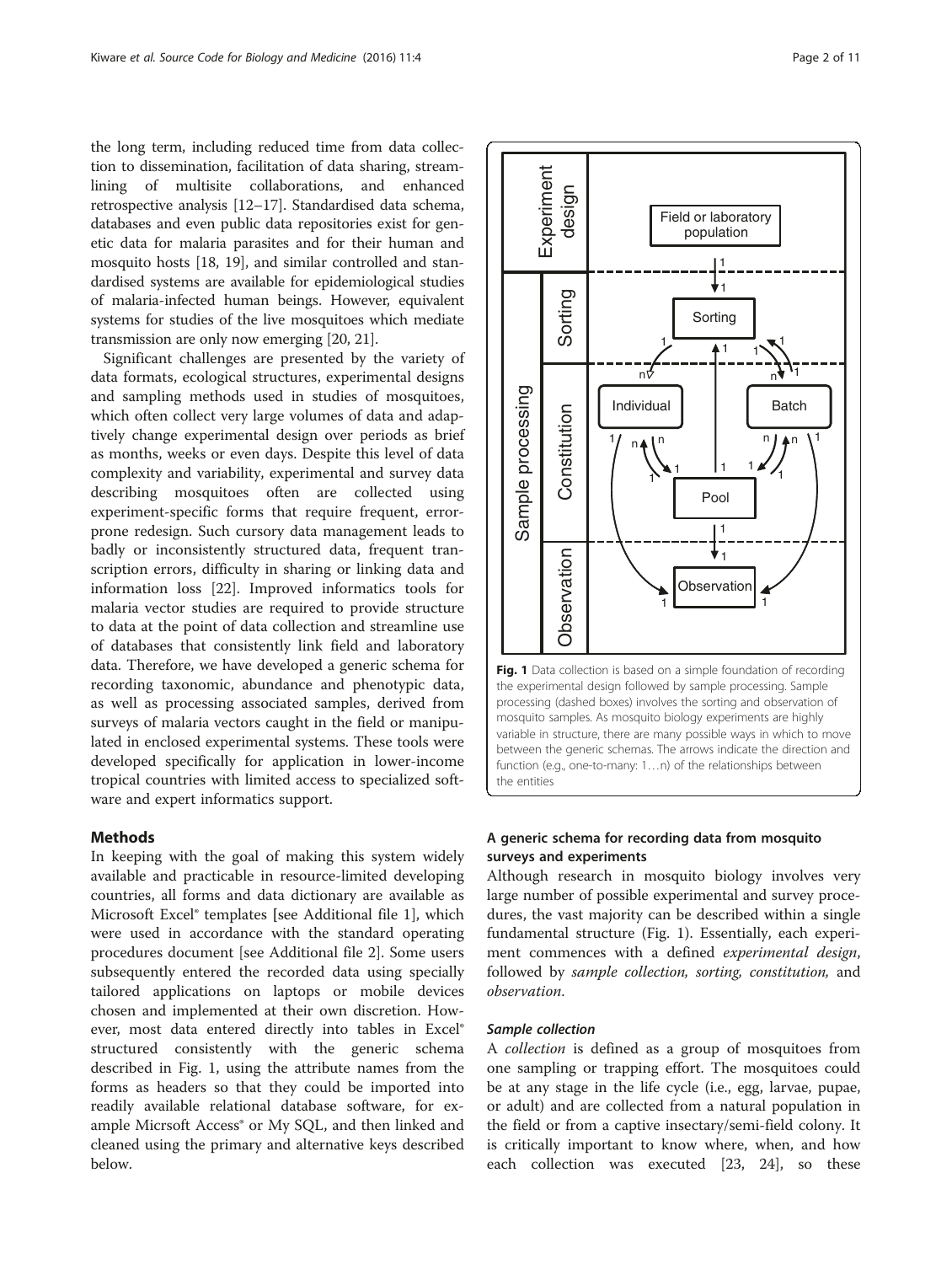experimental or survey design attributes must be recorded before or immediately after each is completed. In some cases, mosquitoes are collected in the context of an experiment in the true sense, meaning that the field or laboratory environment the mosquito population lives in is deliberately manipulated in some way to measure either the effect of the manipulation or to reveal specific phenotypic responses to those manipulations. However, in other cases, collections within the context of a survey merely obtain samples of the mosquito population without any deliberate manipulation of that population by the researcher.

#### Sample sorting

After the collection of mosquitoes is made, the researcher sorts it on the basis of specific, directly observed attributes. A sample sort is defined as the process by which a collection or sample is broken into subgroups on the basis of specific categorical attributes defined by direct observation at the point of collection, with or without specific experimental manipulations to reveal specific phenotypes. For example, a collection of mosquitoes from one trapping effort can be broken into subgroups of pre-defined taxon, sex, and abdominal status, and the number in each subgroup is observed by counting. In fact, most experiments that are conducted by entomologists generally, and mosquito biologists in particular, rely on sorting samples into pre-defined categories based on the observed attributes of individual insects. While this sorting process is almost always followed by counting of mosquitoes in each category, this enumeration is a subsequent observation of the sample that is distinct from those observations used to define and prepare it by sorting. The observed attributes used to sort collections of wild-caught insects always include some level of taxonomic classification. For mosquitoes, it is also typical to include their sex and abdominal status. Experimental manipulation of captive or wild mosquitoes also may be used to enable sorting based on classification of specific response phenotypes. A common example is a 24-h survival analysis of mosquitoes after they have been exposed to an insecticide [[25](#page-10-0)]: the researcher sorts the mosquitoes by 'dead' or 'alive' after completion of the 24-h holding period, and the number of mosquitoes in each subgroup is then observed by counting.

The observations used to designate the sorting of mosquitoes into sub-groups must be recorded as attributes with continuous measurements classifying into categorical strata defined before conducting the experiment. Categorical sorting observations, such as alive versus dead within a sequence of pre-defined holding periods so their range of possible attributes values can be prefilled into the sort form. Values for a continuous variable

that is recorded based on scalar observations or measurements, such as time of copulation, may be directly observed and recorded as a continuous attribute during an experiment or analytical assay. However, such a continuous attribute cannot be used only to sort mosquitoes into samples containing single individuals unless predefined ranges of these measures are assigned as nominal or ordinal categories into which several insects can be classified. Alternatively, such continuous attributes may be recorded in ordinal, discontinuous format by either observing intermittently or measuring by assignment to specific strata with defined boundaries. For example, time of death is clearly a continuous quantity, but it may be recorded by removing dead insects over a sequence of exposure durations that need to be designated by the researcher before commencing the experiment.

#### Sample constitution

After the collection is sorted and the number of mosquitoes in each subgroup has been observed, the mosquitoes can be used to constitute samples as individuals or batches. An individual is defined as one mosquito, and a batch is a group of two or more mosquitoes created from one source collection. Individuals or batches may be merged together to form pools of mosquitoes that are defined as a group of mosquitoes assembled from more than one source individual, batch and/or collection.

#### Sample observation

An observation is a direct scientific observation of a defined attribute for a single whole sample, for example, the counted number of individuals in it. For individual mosquitoes, observation may include sibling species identification [[26](#page-10-0)], blood-meal identification [[27](#page-10-0)], sporozoite stage [[28](#page-10-0)], ovarian dissection to determine gonotrophic age class [\[29, 30\]](#page-10-0), or visual measurement of wing length [[31](#page-10-0)]. Additionally, researchers may make observations of mosquito genotype [\[32\]](#page-10-0) and then could link to the semantics of gene ontology [[18\]](#page-10-0) using complementary databases such as VectorBase [\[33\]](#page-10-0).

A common mistake is to confuse the observed attributes used to define and prepare a sample by sorting with those assigned to that sample based on subsequent observations of it. This can be a difficult concept to grasp at first, and one that we commonly confused while designing this schema. However, the foundation of a sort is the process by which one sample (collection, batch or pool) is broken into many based on observation of categorical or continuous sort attributes, whereas a sample observation is a direct observation or measurement of a property of a single sample. For example, a knock-down insecticide assay of a batch or pool of mosquitoes begins with a sorting process, where the original sample is sorted into subgroups and samples based on observed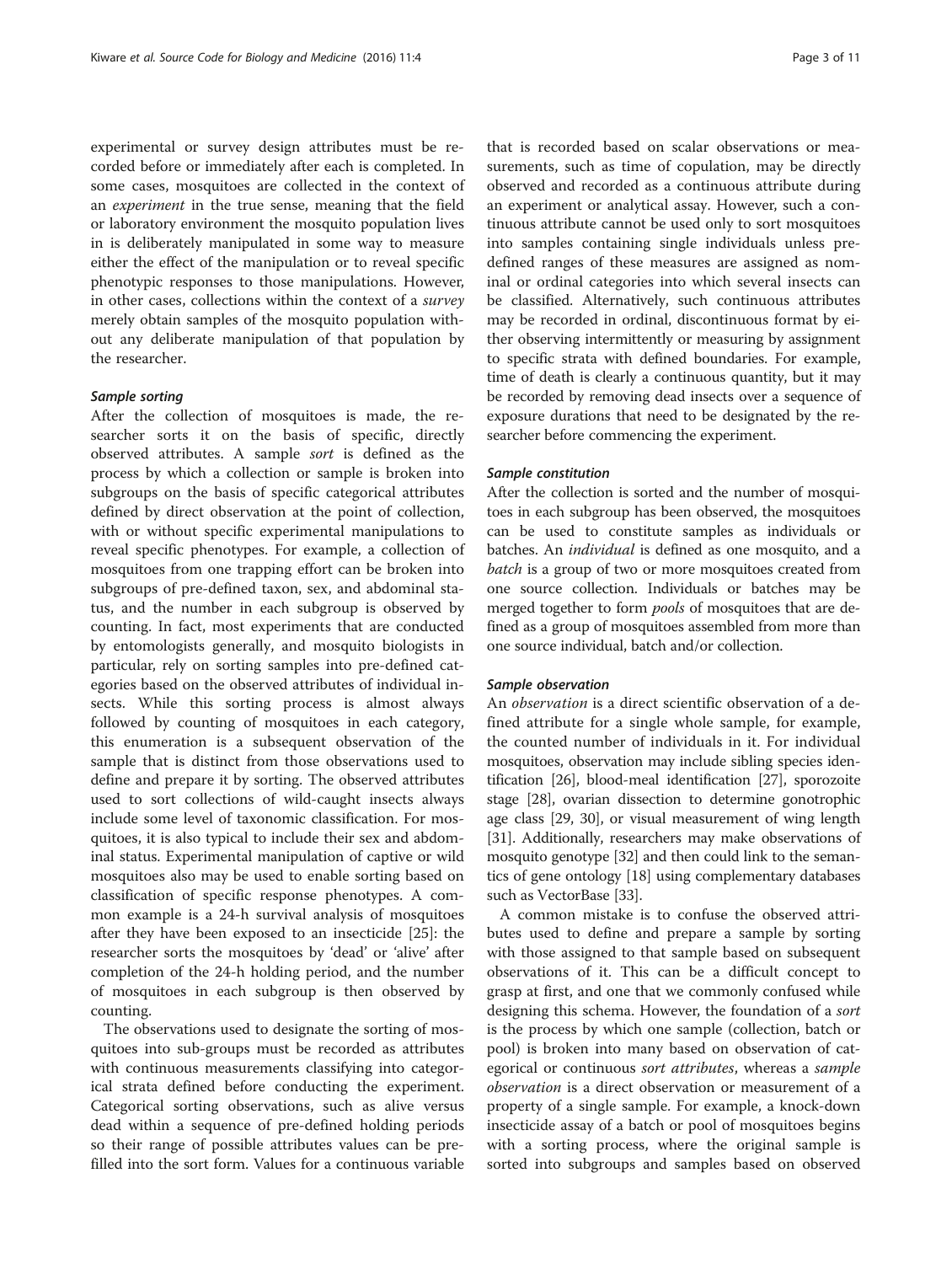survival attributes following a sequence of pre-defined holding periods. Afterwards, the number of individuals in each sorted subgroup is observed by counting them. However, this quantity is an attribute of that sample that is observed after it is prepared, rather than an attribute used to prepare it by sorting.

#### Generic standardized data collection forms

The majority of entomological studies of tropical vectorborne diseases are conducted in lower-income countries, where access to specialized software and expert informatics support is often limited, so we designed a limited number of generic, standardized paper-based data collection forms. Our six categories of data collection forms are informed consent record (IC), experimental design (ED), sample sorting (SS), sample observation (SO), and sample storage (ST) [see Additional file [1](#page-9-0) for the actual paper-based data collection forms]. The IC and ST forms are not novel and can be applied generically to recording details of informed consent for human participants and for sample storage location, in any type of study rather than just entomological ones. However, the ED, SS, and SO forms are designed specifically for recording the relevant details of entomological sample collection, sorting, observation, and constitution, respectively (Table 1). Within each category, there are up to three different form designs to accommodate a wide variety of experimental procedures, only one of which is required for a specific individual experiment. Each experiment commences with an experimental design (ED), followed by sample sorting (SS). The ED form can be just as readily

Table 1 Description of generic schema categories

Informed consent

record

Schema category

Informed consent record

Experimental

design Batch and/or pool experimental assay Records the design of experiments using colony mosquitoes or pre-existing batches or pools ED2 Sample sorting Adult field collection Records the process where a field collection of mosquitoes is sorted into pre-defined subgroups based on taxon, sex and abdominal status  $SS1$ Immature field collection Records the process where a field collection of mosquitoes is sorted into each specified combination of taxon and body-part (which incorporates developmental stage) SS2 Batch and/or pool experimental assay Records the process wherein a batch and/or pool or mosquitoes is experimentally sorted into pre-defined categories SS3 Sample observation Laboratory analysis Scientific observations made using laboratory analyses of mosquito samples SO1 Dissection and wing length Scientific observations made to measure the parity status (females only) and wing length of dead individual mosquitoes SO2 Individual experimental assay Various scientific observations of individual mosquitoes made in the field or entomology laboratory SO3 Box record Records the long-term storage of sample boxes in the laboratory storage facility ST

Table Description Unique

Field collections Records the design of experiments collecting mosquitoes in the field ED1

Details of written informed consent forms IC1

identifier

applied to recording where, when and how mosquitoes are collected [[23\]](#page-10-0) as part of a survey of an un-manipulated population as it can to an experiment in which a population is deliberately manipulated. If required, additional forms can record further sample observations (SO), sample and storage (ST), as well as informed consent numbers for human participants (IC).

Each data collection form was designed using the same generic structure shown in Fig. [2](#page-4-0). The top rows record the project code, experiment number, form type and serial number attributes that uniquely identify each form, as well as additional variables that are specific to each form type, such as ethical approval number (IC), study site (ED) or body part (SS). The actual data and observations are recorded in the central grid on the form. Listed along the top of the grid are the names of the various attributes that can be used to record the experimental design, sort criteria or direct observation. A comprehensive list of attributes has been created, a minority which are earmarked as mandatory for rigorous data collection. However, to provide flexibility to the user, most attributes are optional. Some attributes are termed generic because they are widely understood and accepted, so they can be used across all experiments in the same manner. However, experiment-specific also attributes are provided which are user-defined and only have context within the bounds of the experiment in question. The short, two or three-letter, capitalized acronym for each attribute should not be changed, it is used to label each attribute in the form and each variable in the electronic data table. However, the full names of each attribute can be edited in the form template

Details of the primary tables of the generic schema that are used as the foundation of the relational database and are reflected in the data collection forms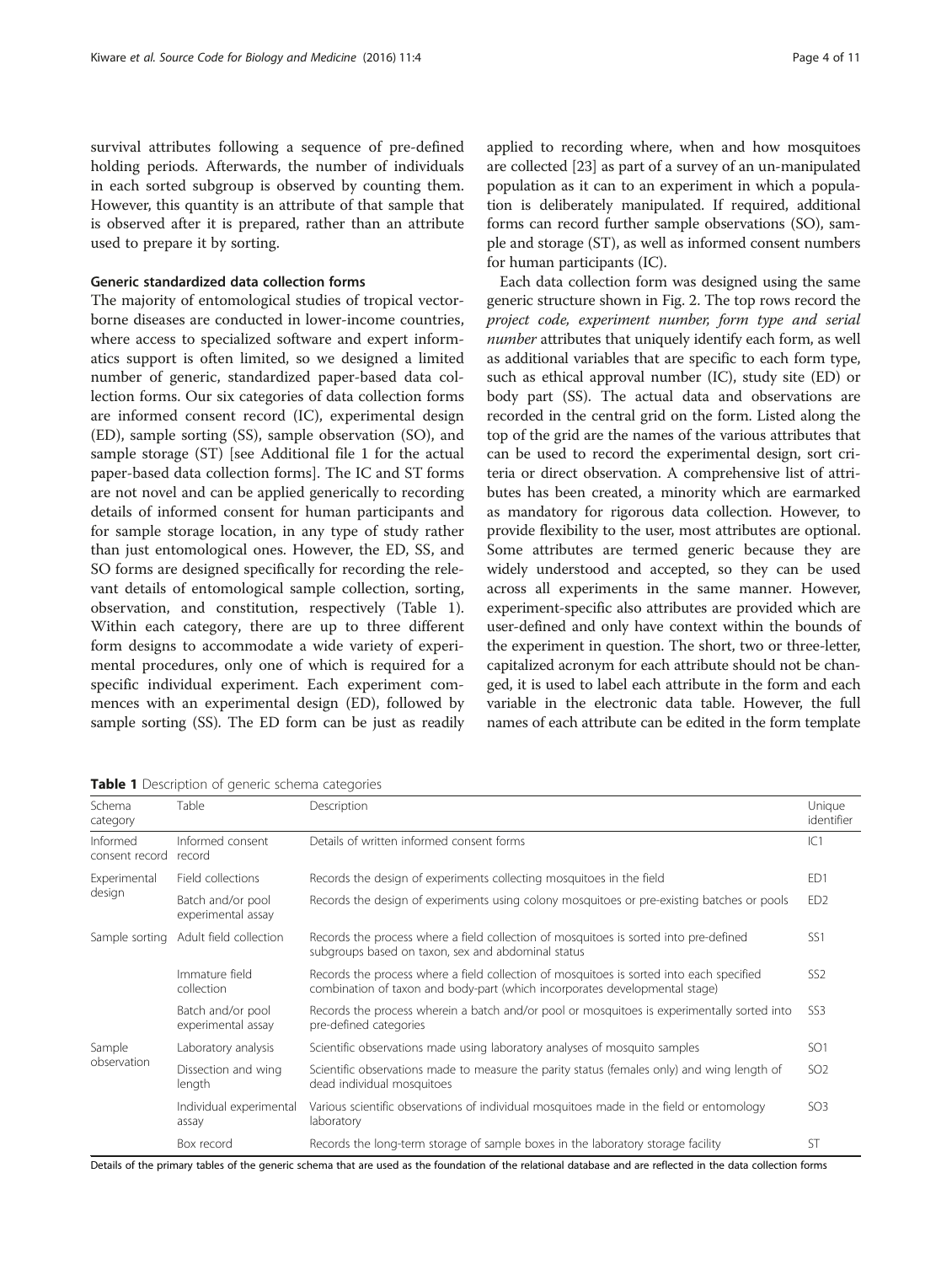<span id="page-4-0"></span>

|                                                                                                                                                                                                                                                                                                                                                                                                                                                                                                                                                                                                   | Project code |  | Experiment no. |      | Form type   | Serial no. |
|---------------------------------------------------------------------------------------------------------------------------------------------------------------------------------------------------------------------------------------------------------------------------------------------------------------------------------------------------------------------------------------------------------------------------------------------------------------------------------------------------------------------------------------------------------------------------------------------------|--------------|--|----------------|------|-------------|------------|
|                                                                                                                                                                                                                                                                                                                                                                                                                                                                                                                                                                                                   | Attributes   |  |                |      |             | Sample     |
|                                                                                                                                                                                                                                                                                                                                                                                                                                                                                                                                                                                                   | Experimental |  | Sorting        |      | Observation | Processing |
| Form row                                                                                                                                                                                                                                                                                                                                                                                                                                                                                                                                                                                          | Data         |  | Data           | Data |             | Data       |
| Individuals responsible and dated signatures                                                                                                                                                                                                                                                                                                                                                                                                                                                                                                                                                      |              |  |                |      |             |            |
| Fig. 2 The generalised structure that was used as the foundation for<br>designing each of the data collection form. This figure presents a<br>generic structure used to design each of the data collection form.<br>The top rows record information that uniquely identifies each form,<br>central grid records the actual data and observations under each<br>attributes. To preserve the integrity of the data, managing responsible<br>personnel, and facilitating external audits both the supervisor and the<br>responsible personnel can initial and sign the bottom section of<br>the form |              |  |                |      |             |            |

for context-specific use, including translation into the local language, so long as the meaning of the edited version is not altered.

The response category for each attribute uses numerical codes because entering data in string format is usually slower and more error-prone. The generic attributes have standardized codes that are used by all users and are printed on the bottom or back of the forms, so it is preferable to record as many attributes as possible using these carefully standardized options to ensure comparability of data from different studies, teams or countries. Nevertheless, columns for experiment-specific attributes, which are not captured by the generic options, also allow the user to define codes for these additional variables. While some experiment-specific attributes, such as experimental round, replicate or treatment, are common features of diverse studies and are pre-filled as options available to the end-user, these can be over-written, and additional blank columns are also available for new user-defined attributes.

Auditable data and sample handling is very important, but often overlooked, in entomological research because many studies rely on the high fidelity exchange of samples and data between by distinct individuals, teams, and facilities responsible for distinct components of the process, working separately with correspondingly separate forms. Creating an auditable trail in the data record allows the user to move succinctly within the system and trace each datum and responsible individual back to the original document. Such an auditable data trail is essential for data cleaning, preserving the integrity of the data, managing responsible personnel, and facilitating external audits. The same principle is followed by financial accountants who need

to be able to follow the trail from the balance sheet to individual voucher.

This is achieved by 1) the researcher clearly preentering the experimental design and specifying required attributes, and 2) at each stage in the experimental process, both the supervisor and the responsible personnel can initial and sign the bottom section (Fig. 2). The bottom section of the forms records transfer of sample handling and decision-making responsibilities between individuals at each point in the experiment, thus creating a clear chain of communication and accountability for all responsible personnel. An auditable trail for the data and samples themselves is created with a unique identifier, termed serial number, at the top of each form and unique row numbers to identify the individual components of the data. Thus within an experiment, each row of data can be identified uniquely using the minimum amount of information, specifically the combination of the form serial and row numbers. Many ED forms are completed in each experiment, each line of which results in completing an associated SS form, and optionally, additional SO and ST forms also may be associated with the SS form. For any pair of associated forms, the source form is defined as the form which defines the composition of a collection or sample, while the destination form is defined as a subsequent form describing the next sort, observation or re-constitution step. As an example, for any associated pair of ED and SS forms, the ED is the source form for the SS form data, while SS is the destination form for the ED form data but represents the source form for any SO, or ST destination forms recording subsequent sample observation, constitution or storage data. To provide an identifier that uniquely identifies each linkage between associated rows of data in separate forms consistently with Fig. [1](#page-1-0), the serial number of the destination form is recorded on the source form. To enable cleaning of data for this unique identifier, the *serial* and row numbers of the relevant data row from the source form also are recorded on the destination form to provide an alternative identifier. Appropriate sample storage involves not only clear labelling of each sample, but also a record of where, when, how and by whom the samples were stored. Therefore, the long-term archiving of samples is recorded using the ST sample storage forms, allowing samples to be located easily at a later date, based on the system of sample labelling described below.

#### Sample labelling and storage

Before each experiment begins, the collection cups used to contain each mosquito collection are labelled clearly and meaningfully. The label should include allimportant information that uniquely identify each cup at each experimental time point (e.g., household number,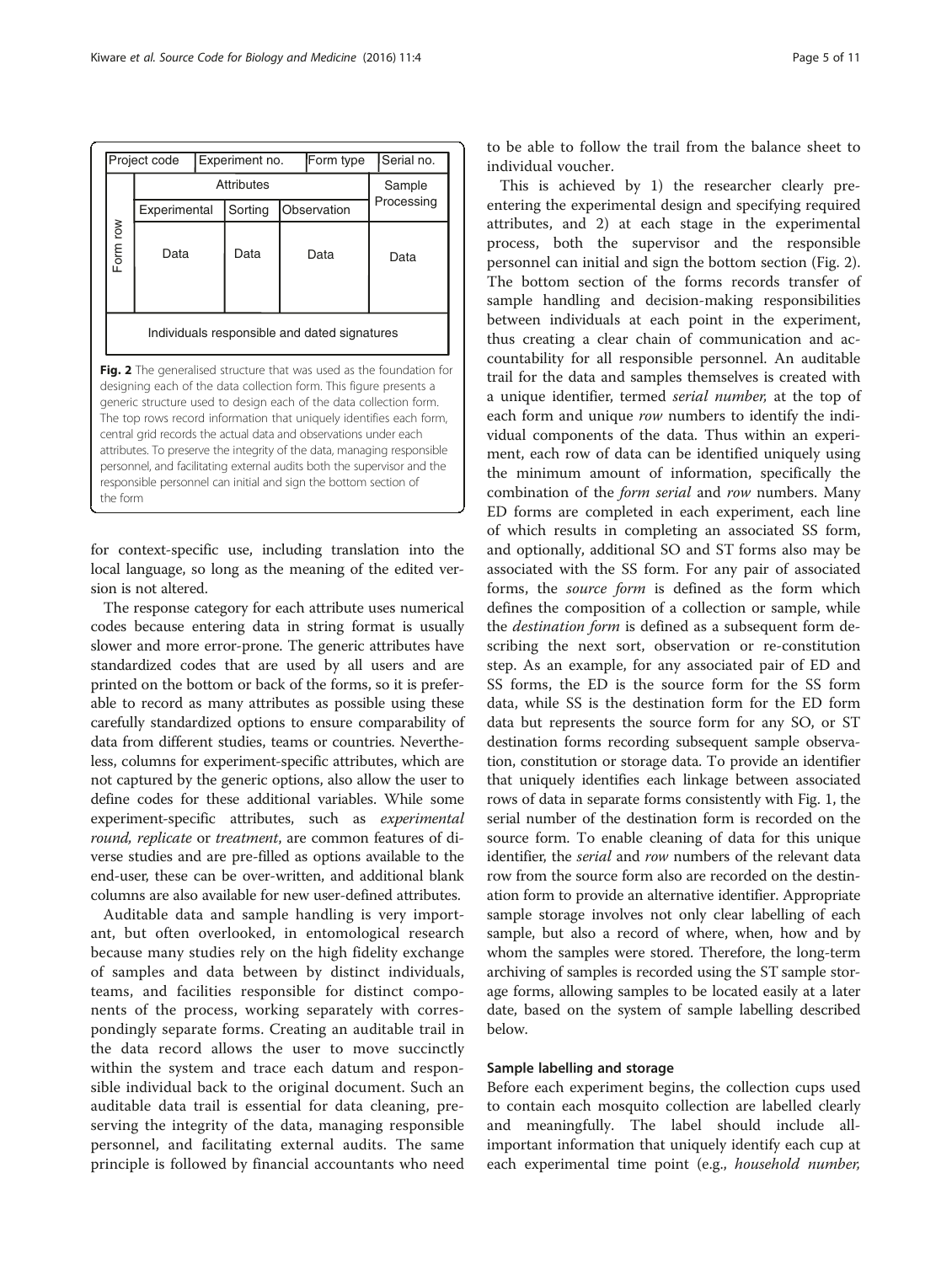time and trap type) for use by the researchers when conducting the experiment. For some complex experiments, large numbers of collections (>100 in some experimental hut studies we have implemented) will need to be handled during each experimental unit at a given time (e.g., replicate night). To maintain order during such large experiments, we recommend grouping the collection cups by information-rich data (i.e., information that can be used to identify each cup) in separate holding boxes, ideally with each box corresponding to one experimental design form. In addition to the information-rich label, the cup should also be labelled with the corresponding serial number and form row identifiers from the form. The researcher should use the form serial and row numbers to sort the collections cups sequentially, thus enforcing a structured order to the data record. Although, the form serial and row numbers are sufficient to uniquely identify collection and derived samples, information-rich details that have intuitive meaning to field personnel also should be included so they can readily cross-check and

Collections are usually sorted into several derived samples, some of which may be split into sub-samples from a single sort category for further processing and storage. Furthermore, these samples and subsamples may be processed for further observations (SO form), so it is essential to trace the exact identity and origins of each individual sample. Therefore, each sample of intact insects is identified uniquely by combining form type, form serial number, form row, sample type (to distinguish individuals, batches and pools) and sample identifier (to distinguish distinct samples of a single type) (Fig. 3, c) attributes to generate a primary key which takes the user to the exact place on the form where the sample was created. However, one sample of intact insects may be split into multiple body components during the observation processes, such as dissection or preparation for molecular analysis, e.g., the head and legs may be stored and processed separately, so the body form attribute also



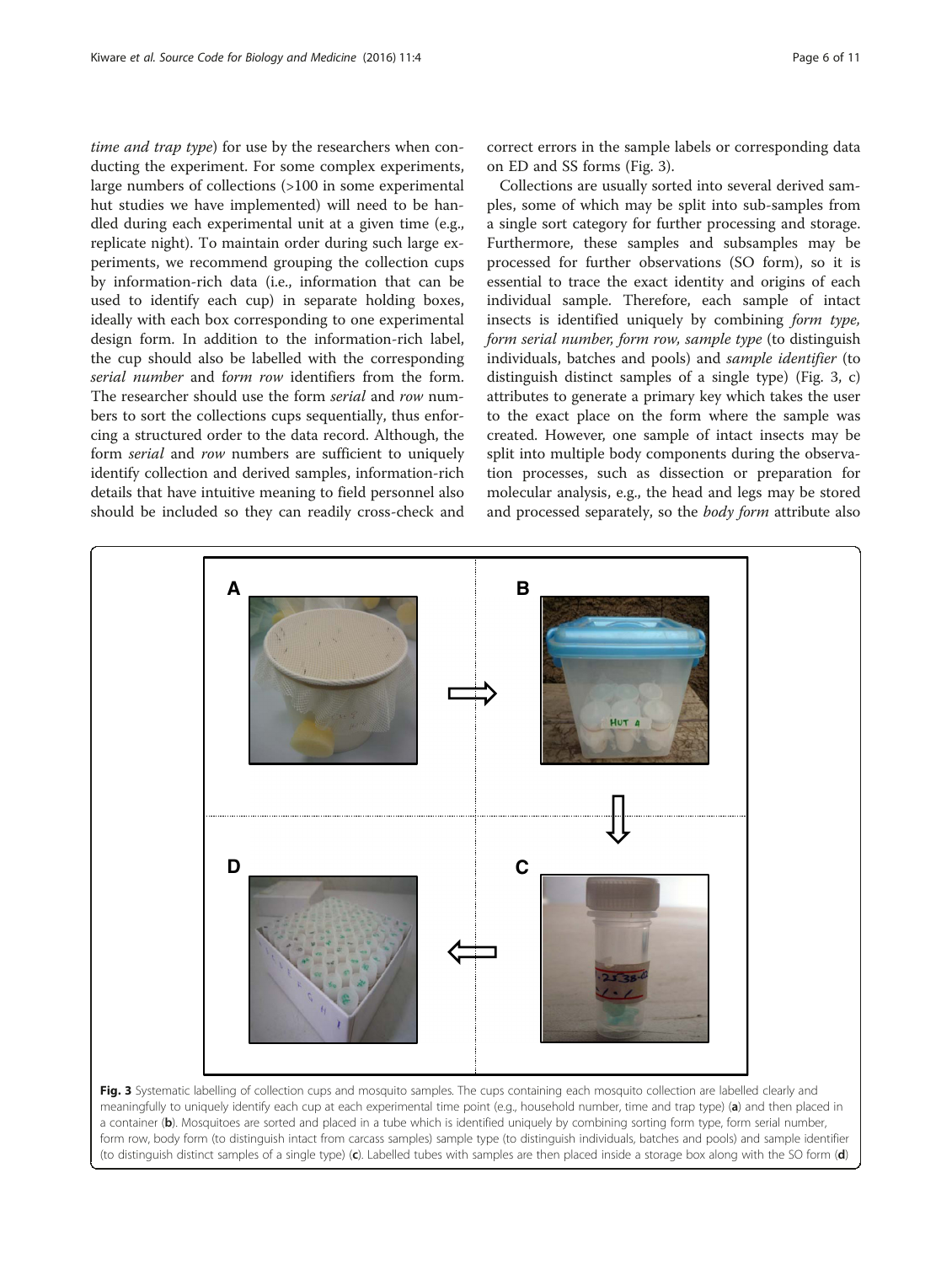is recorded on both the SO form and the sample label to distinguish these sub-samples of the insect carcass. From here, the user can link to all recorded experimental design, sorting or observation attributes for that sample. An alternative key for uniquely identifying samples may be recorded at the user's discretion as a single sample label code attribute on both the paper-based form and the sample label. The sample label code may take the form of any unique code the user chooses, generated by whichever automated or manual system is available. However, we suggest using the 'current date' just the first six digits (ddmmyy), to distinguish one sample from another, three digits can be added after the current date starting from 001 onwards depending on the number of samples needed to be labelled for that particular day. For example, if one has three SS1 rows (e.g., 4, 10, and 17) with data, where the sorting was done in Feb 20, 2013 the SLCs are 200213001, 200213002, and 200213003 respectively, while if the sorting was done in Oct 4, 2013 then SLCs are 041013001, 041013002, and 041013003 respectively. This approach is preferred because it is an easy one to implement and it does not require prior knowledge of the label code used.

The sample storage box record form (ST) is uniquely identified by a serial number, which records sample storage information for each storage box. The box contain labelled samples and filled-in SO form such as Box & form serial number (to distinguish distinct storage boxes from the same or different experiments and/or projects), number of samples, storage temperature, crate/freezer/ fridge number, and rack or carton number.

Data collected using the forms described above, once linked and stored in a given relational database, may be linked easily with environmental or any other demographic data for a given geographic area. This is possible because the ED form captures the unique house number where available. For example, using a unique house number recorded using ED1, data from the demographic surveillance system (DSS), which also contain a unique house number for the same location, can be linked together with mosquito entomology data.

#### Results

Data from the majority of mosquito studies conformed to the proposed generic schema with data collection forms recording the experimental design, sorting of collections, details of sample pooling or subdivision, and additional observations. Such mosquito studies include, but are not limited to, [\[34](#page-10-0)–[45\]](#page-10-0): Survey of indoor human exposure to malaria transmission, survey of immature mosquitoes from natural field habitats, experimental hut assays of adult mosquito susceptibility to insecticides, insecticide susceptibility bioassay under laboratory condition and on-going insecticide resistance studies based on wild mosqutoes in Zambia' as illustrated using the following selected examples. These examples are based on the studies that were conducted by either authors or non-authors who are research scientists at Ifakara Health Institute, Tanzania, Zanzibar Malaria Control Program, and Zambia Malaria Control Center.

#### Illustrative examples

Figure [1](#page-1-0) defines the direction and function of the relationships between each experimental stage. Clearly, there are very large number of possible experimental designs that could be followed, so selected examples are provided to illustrate how the generic forms and underlying schema were applied to achieve specific experimental objectives. The step-by-step procedures involved in the four experiments described below, plus three other experiments are given in the appendix, show how data collection forms were filled with data for specific attributes [see Additional file [3\]](#page-9-0). Once an understanding is gained of how specific experiments can be nested within the schema, and specific form designs are selected from each form category, it is relatively straightforward to adopt this system for a wide diversity of other experimental designs as long as the experiment follows some or all of the commonly used entomological experimental procedures (i.e., experimental design, followed by sample collection, sorting, constitution, and observation).

## Example 1: A demographically representative survey of indoor human exposure to malaria transmission

This longitudinal survey of a mosquito population was designed and implemented to evaluate the quantitative relationships between mosquito ecology, coverage of long-lasting insecticidal nets (LLINs) as a vector control measure, and entomological indicators of malaria transmission intensity [\[46](#page-10-0), [47](#page-10-0)]. The intensity of human exposure to malaria transmission was estimated as the entomological inoculation rate (number of infectious bites by sporozoite-infected mosquitoes per person per year) [[48, 49\]](#page-10-0).

In Africa generally [[50\]](#page-10-0), and this rural Tanzanian study site specifically [[51\]](#page-10-0), the main malaria vectors primarily feed upon humans while they are asleep indoors, so CDC light traps placed beside bed nets occupied by people are a reliable, widely-practiced means to collect them. After each night of collection in houses selected at random from a demographic sampling frame consisting of a village household list (recorded using ED1), the mosquitoes caught in each trap were placed in labelled cups, killed, sorted and counted to enumerate each mosquito category and yield defined samples (SS1). Samples of individual mosquitoes were observed in the field with a microscope to measure wing length and to determine gonotrophic age following ovarian dissection [\[30\]](#page-10-0) (SO2).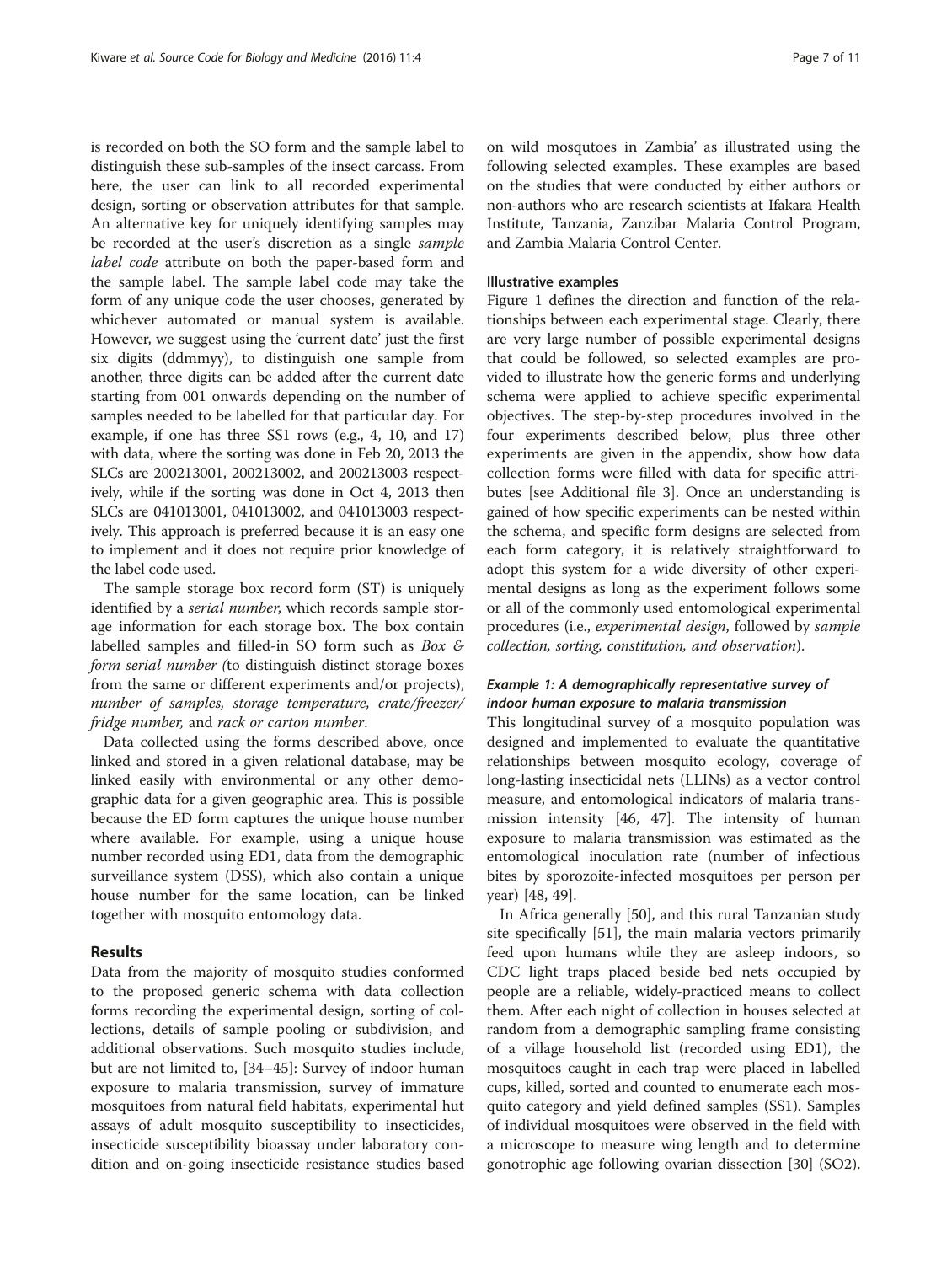Then the samples were transferred to a separate laboratory team who determined sporozoite infection status for each specimen using enzyme-linked immuneabsorbent assay (ELISA) [\[28](#page-10-0)], and sibling species identity of the An. gambiae complex specimens were determined using PCR [\[26\]](#page-10-0) (SO1). The DNA and carcasses of the mosquito samples were archived for long-term sample storage, with their placement in 81-cell storage boxes and location of boxes in the laboratory recorded using the box record form (ST).

## Example 2: Survey of immature mosquitoes from natural field habitats

It is also common to collect immature mosquitoes in their natural aquatic habitats as part of field surveys or experiments, similarly to the way adults were surveyed in example 1. In this example, routine surveillance of larval habitats in urban Dar es Salaam in Tanzania was conducted to monitor effectiveness of a city-level larval source management program and to identify strengths, weaknesses, and opportunities for improvement in the routine internal monitoring systems of that programme [[39, 40, 52\]](#page-10-0). The details of where, when and how each collection of aquatic stage mosquitoes was obtained by dipping in carefully catalogued habitats in well-mapped enumeration areas [\[53](#page-10-0)–[55\]](#page-10-0) were recorded as date, enumeration area, compound/plot, habitat number, habitat type, collection method and number of dips attributes in a single row of an experimental design form (ED2), based on prototypes [\[46](#page-10-0)] that have been refined through practical use over several years. After collection, the larvae were sorted into predefined categories based on taxon (Anopheles spp., Culex spp. Aedes spp,) and body form (egg, early stage larva (instars  $1 \& 2$ ), late stage larva (instars 3 & 4)), attributes that are pre-filled into the sort form for field collections of immature stages (SS2). In this case, all collected immature mosquitoes were discarded, but the sort category, constituent number of specimens, and identity attributes of samples retained for experiments, observations and storage may be readily recorded in SS2, which links to optional additional sample observation (SO1, SO3), constitution (SC1) and storage form (ST) just as described for adult mosquitoes and associated sort forms (SS1/SS3).

## Example 3: Experimental hut assays of adult mosquito susceptibility to insecticides

This example illustrates the design of a small-scale field evaluation of the efficacy of several combinations of alternative LLIN and indoor residual spray (IRS) products against natural populations of mosquitoes in Zambia, under realistic but well-controlled field conditions, using experimental huts [\[25, 56](#page-10-0)–[58](#page-10-0)]. The procedures applied to this experiment are essentially identical to published

studies from Tanzania, in which several alternative vector control product combinations were assessed, comparing their deterrency, mortality, blood-feeding inhibition and induced exophily (house exit) [\[9\]](#page-9-0), all of which were used as input parameters for simulations of expected communitylevel impact [[10](#page-9-0)].

Date, enumeration area (village), method, indoor/outdoor, start time, finish time, round, house/hut, volunteer initials, treatment (LLIN or untreated net) and experimental day attributes for each of several separate collections from within each hut was recorded on a separate line of an experimental design form (ED1). To assess delayed mortality amongst the captured mosquitoes, all live mosquitoes from each collection were then held for 24 h in a separate holding container with a supply of glucose solution in a field insectary. After the holding period, each collection of mosquitoes was sorted into subgroups using the categorical attributes dead, taxon, sex and abdominal status. The number in each subgroup was counted, and the derived samples of mosquitoes were placed in labelled storage tubes, all details of which were recorded in a single sort form (SS3) for each collection. These samples then were passed to a separate laboratory team who determined sporozoite infection status by ELISA [[59](#page-10-0)] and sibling species identity by PCR [\[26\]](#page-10-0) and recorded these attributes on a sample observation form (SO1). The remaining carcasses of the mosquito samples then were archived for long-term sample storage (ST).

## Example 4: Insecticide susceptibility bioassay under laboratory conditions

Before insecticides can be used for controlling wild vector populations in the field, it is essential to determine the optimal formulation and dosage to maximize efficacy and residual activity though laboratory experiments [\[25](#page-10-0)]. In this example, the mortality response of adult mosquitoes when exposed to entomopathogenic fungi was tested under insectary conditions [\[41](#page-10-0)]. The experiment was conducted by creating multiple collections from an insectary colony of An. gambiae, each of which is a single batch (usually >20) of live mosquitoes, each of which is assigned to one experimental replicate for which the source of mosquitoes (colony code), sex and abdominal status, age, number of mosquitoes, start date, treatment and replicate attributes were recorded in one row of an experimental design form (ED2). Each batch was treated in the same manner, except that mosquitoes in different batches were exposed to different experimental treatments, specifically a range of concentrations of fungal conidia. After pre-defined holding periods at intervals of 24 h, the mosquitoes were sorted on the basis of being dead on that experimental day or still alive at the end of the experiment. In this example, the duration of each sequential holding period defined by the experimental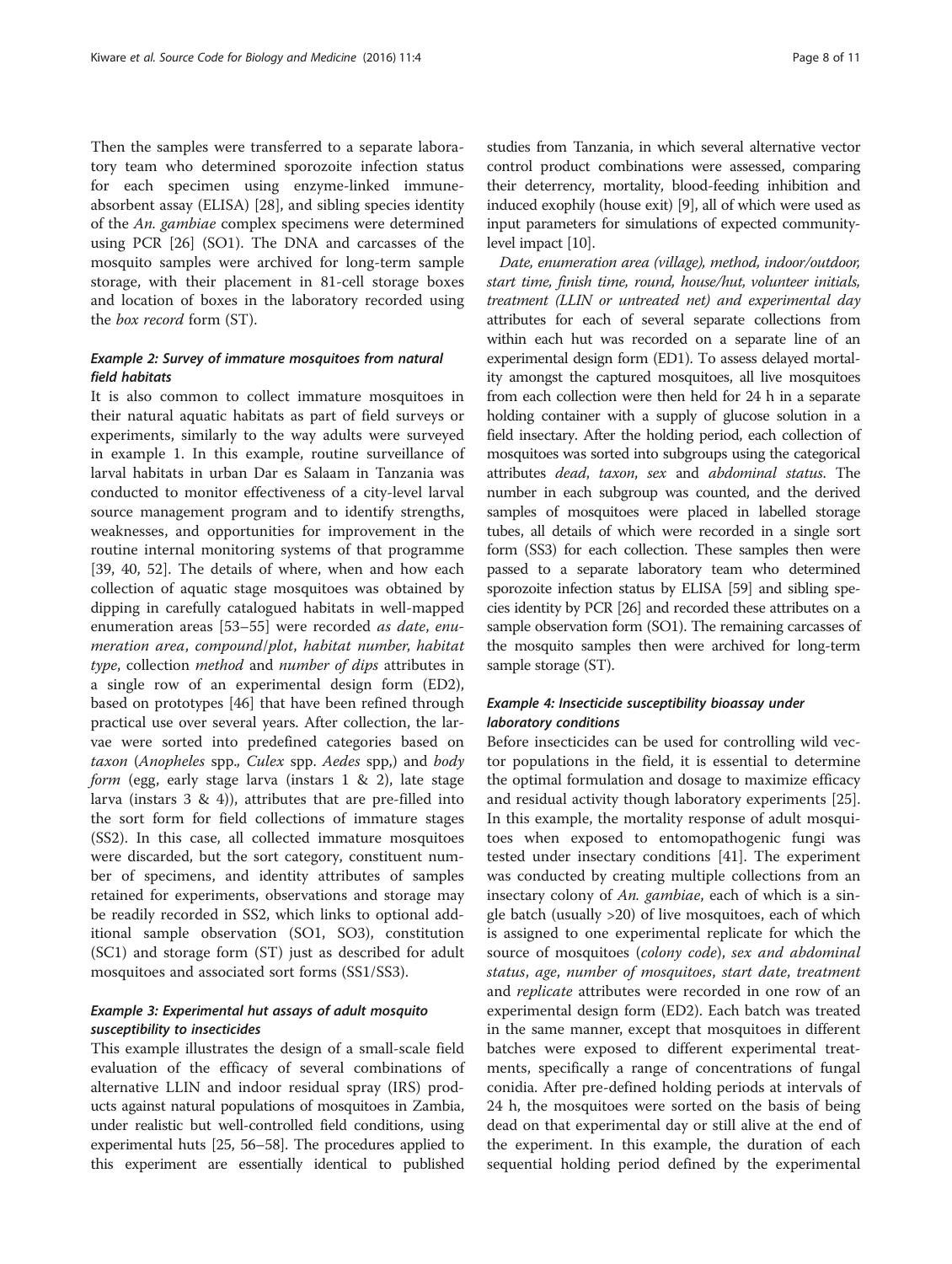design was recorded in a sort form for batches or pools (SS3) as the finish date for each holding period, but this also can be more directly recorded as the holding period attribute. The number of mosquitoes in each category of holding period and survival status was observed by counting from each collection/experimental unit, and the number in each category was recorded on one SS3 form. In this example using insectary mosquitoes from a known, presumably homogenous genetic and environmental background, no samples were retained for storage or further observation.

Therefore, although, the four examples described above are different and from diversity study areas they all conformed to the generic schema and data could be collected using the paper-based data collection forms with standardized data formats.

### End-user uptake

The generic schema and forms initially were developed and piloted at the Ifakara Health Institute (IHI) in Tanzania in 2008 and subsequently evolved through interaction with end-users adopting it for specific projects. The subsequent demand for these generic, broadly applicable schema and data collection tools are demonstrated by growth of the user base over the following 5 years to encompass 20 experiments, 8 projects, and 8 project investigators working on a wide range of vector ecology and control issues at IHI and the National Institute for Medical Research (NIMR) as well as collaborating national malaria control programmes in mainland Tanzania, Zanzibar, and Zambia, resulting in 11 peer-reviewed publications [\[34](#page-10-0)–[45\]](#page-10-0).

## **Discussions**

The generic schema described here captures the complexities of diverse mosquito-based experiments into a common, consistent, simplified structure that can be conceptualized by most mosquito entomologists. The data collection forms developed from the generic schema provide a framework for the processing and handling of both samples and data. It is essential to record not only the processing of the samples after collection, but also the specific experimental design and methods implemented because results only have context with regard to the way the samples were collected and observations were made.

This study has several limitations including 1) Inability to pre-define all possible experimental variables; 2) Users' reluctant to adapt to a new system; 3) Some technical issues such as the quantity of data collection forms that may be required during an experiment. We discuss each in turn.

Fortunately, even though we cannot predefine all the variables, the proposed generic schema provide a framework that can be used to add any new defined variable as long as the user knows the category (i.e., experimental design or sample collection or sample sorting, or sample constitution, or sample observation) in which a new variable belongs. Also, columns for experiment-specific attributes, which are not captured by the generic options, also allow the user to define codes for these additional variables. Blank columns in data collection forms are also available for new user-defined attributes.

We understand that in most circumstances, users are always reluctant to adapt to the new systems. We have also observed this to be the challenge when we first introduced the generic schema and data collection forms to different project investigators. We were able to overcome the challenge by explaining the advantages of the proposed system such as reducing the time required to redesign data collection forms for each new experiment, an easy approach to link field and laboratory data, and abilities to share data with standardized formats from multiple study sites leading to increase in research outputs. We also provided required training to ensure that users are comfortable and understand how generic schema and data collection forms can be used. In addition, another caveat might be the quantity of data collections forms that need to be printed for a specific experiment. While testing the proposed data collection forms, some users noticed that they needed to print more forms than they would normally print if they had designed their own forms to record only intended variables for their specific experiment. This may be the case in some experiments but it is necessary that the proposed forms are printed as needed to take full advantage of the proposed system for improved data quality ensuring that data collected is clear and unambiguous. In addition, users may opt to shade the columns with variables that will not be recorded in the forms during their specific experiment to make it easier for data recording. The users opting to use electronic-based data collection forms can customize the forms by selecting only required variables required for their specific experiment.

Electronic data collection devices, such as PDAs or mobile phones, provide many advantages over paper forms to the user. However, these also often require a highly specialised and customised user interface that usually is tailored to the specific collection methods and/or experimental tasks [[60\]](#page-10-0). Designing and supporting electronic user interfaces is a non-trivial task, so this flexible paper-based system may be most useful to under-resourced medical entomology groups in developing countries lacking sufficient access to specialist software or expert support to develop tailor applications to each individual studies.

The broad applicability of the data collection forms enables consistent application of this schema, as well as robust standardization of attribute definitions, both within and between experiments. Furthermore, these forms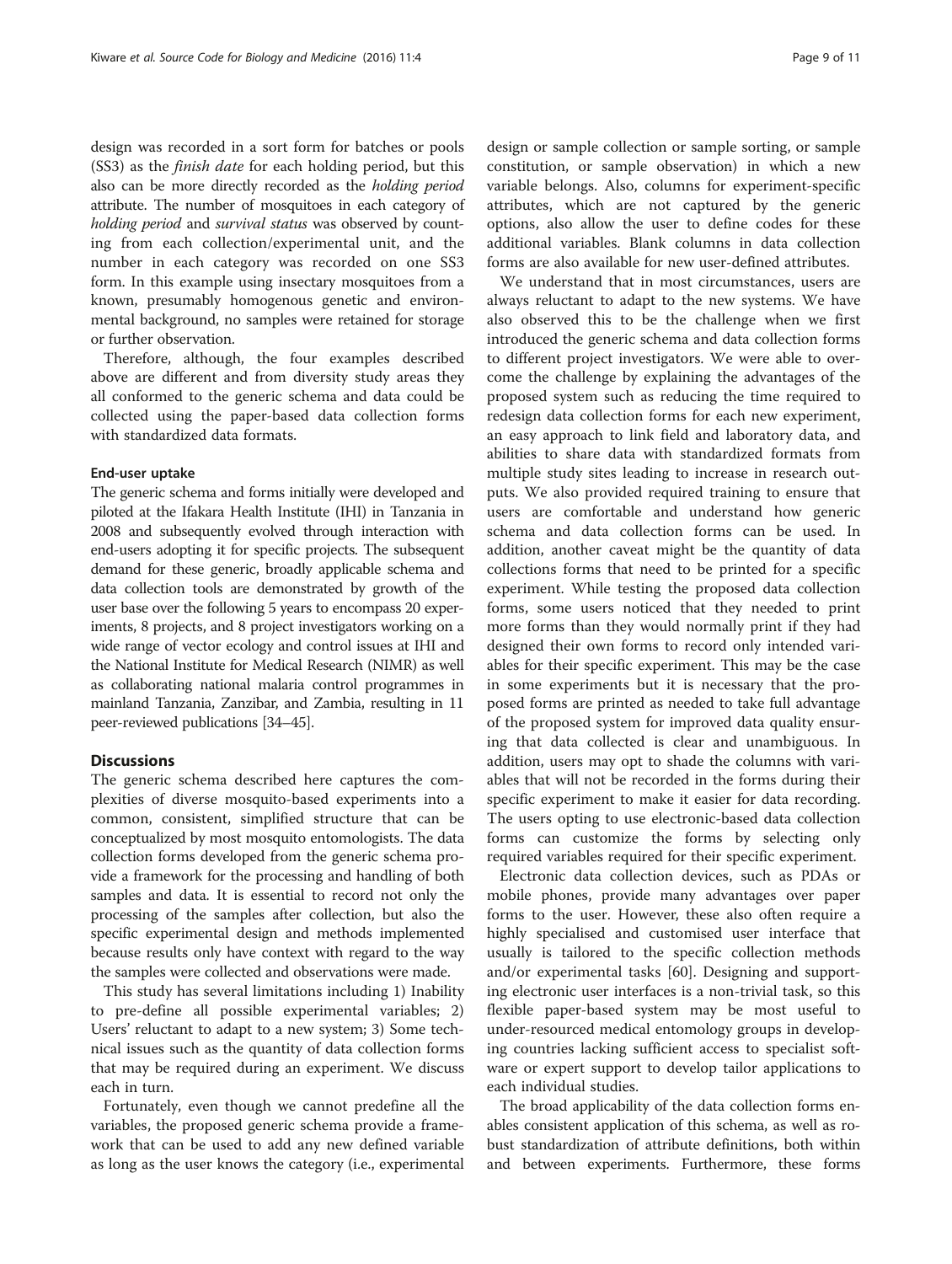<span id="page-9-0"></span>eliminate the need to redesign forms and databases for each experiment – a laborious and often error-prone task which can be prohibitively resource-intensive, especially when multiple diverse, sometimes iteratively-designed, experiments are conducted over short periods by large research groups, consortia or communities. The data collected will contain standardized data formats allowing a wide research community to share data and to address questions beyond a given project's specific objectives hence increasing research output.

The data collected using proposed forms can be entered and linked with any relational database depending on user's choice. Our next step is to develop electronic version of the proposed data collection forms and make it available to users who will opt to use electronic devices with no in-house informatics experts to develop the software. In addition, we are developing a database web-based application based on the proposed generic schema that can be used to store, link, share authorized data from multiple experiments, projects, and study sites and generate summarized reports. Such repository will provide the malaria research community with quality data with standardized formats from multiple study sites that can be used to address several scientific questions from household to national to regional level. Data with finer scale (i.e., collected at household level) with information such as where, how, and when the malaria vectors were collected, their behavioural and physiological characteristics, as well as their transmission activities. We will ensure that such system will easily be linked to complement international repositories such as MAP and VectorBase.

#### Conclusion

We have designed generic schema that can be used to develop paper or electronic based data collection forms depending on the availability of resources. We have developed paper-based data collection forms that can be used to collect data from majority of entomological studies across multiple study areas using standardized data formats. Data recorded on these forms with standardized formats can be entered and linked with any relational database software. These informatics tools are highly recommended because they ensure that entomologists save time, improve data quality, and data collected and shared across multiple studies is clear, unambiguous, and in standardized formats hence increasing research outputs.

## Additional files

[Additional file 1:](dx.doi.org/10.1186/s13029-016-0050-1) The data collection forms. This excel document allows users to easily edit and print the data collection forms. The master dictionary is also included with the data collection forms. (XLSX 143 kb)

[Additional file 2:](dx.doi.org/10.1186/s13029-016-0050-1) Standard operating protocol for application of the forms. This document provides semantic details for each data collection form. (DOCX 27 kb)

[Additional file 3:](dx.doi.org/10.1186/s13029-016-0050-1) Examples from various experiments to show how the data collection forms can be used. This document provides step-by-step descriptions of exactly how the four examples (with addition of 3 other examples) were executed using the data collection forms. (DOCX 15304 kb)

#### Competing interests

The authors declare that they have no competing interests.

#### Authors' contributions

Conceived and evaluated the generic schema and data collection forms: SSK, TLR, AM, ZM, PC, JC, DC, DL, SM, JEG, TAS, and GFK. Drafted the manuscript: SSK, TLR, GFK. All authors reviewed and approved the manuscript.

#### Acknowledgements

We thank the staff at the Ifakara Health Institute, Liverpool School of Tropical Medicine, Marquette University, and the national malaria control programmes of Zambia, Zanzibar and the mainland Tanzania, especially Dr. Nicodemus J. Govella, Dr. Fredros Okumu, Aklilu Seyoum, Chadwick Sikaala, Khamis Hadji, Bakari Khatib, Yeromin Mlacha, and Dr. George Corliss for helpful suggestions when trialling various versions of the generic schema. This work was funded by the Bill & Melinda Gates Foundation (award numbers 45114, 52644 and 51431) and by the Wellcome Trust (award number 076806). We also thank the anonymous reviewers for their critical comments that helped to improve the manuscript.

#### Author details

<sup>1</sup> Environmental Health and Ecological Sciences Thematic Group, Ifakara Health Institute, P.O. Box 53, Ifakara, Tanzania. <sup>2</sup>Department of Mathematics Statistics and Computer Science, Marquette University, Milwaukee, WI 53201-1881, USA. <sup>3</sup>Pacific Malaria Initiative Support Centre, School of Population Health, University of Queensland, Brisbane 4006, Australia. <sup>4</sup>Vector Biology Department, Liverpool School of Tropical Medicine, Pembroke Place, Liverpool L3 5QA, UK. <sup>5</sup>National Malaria Control Centre, Lusaka, Zambia.<br><sup>6</sup>Division of Passettic Diseases, Conters for Disease Control and Proventia <sup>6</sup>Division of Parasitic Diseases, Centers for Disease Control and Prevention, Atlanta, GA, USA. <sup>7</sup>Department of Public Health and Epidemiology, Swiss Tropical Institute, Socinstrasse 57, Basel CH 4002, Switzerland.

#### Received: 1 December 2014 Accepted: 17 March 2016 Published online: 28 March 2016

#### References

- 1. McKenzie FE. Why model malaria? Parasitol Today. 2000;16(12):511–6.
- 2. Hay SI, Snow RW. The malaria atlas project: developing global maps of malaria risk. PLoS Med. 2006;3(12):e473.
- 3. Griffin JT et al. Reducing Plasmodium falciparum malaria transmission in Africa: A model-based evaluation of intervention strategies. PLoS Med. 2010;7(8):e1000324.
- 4. Eckhoff P. Mathematical models of within-host and transmission dynamics to determine effects of malaria interventions in a variety of transmission settings. Am J Trop Med Hyg. 2013;88(5):817–27.
- 5. Killeen GF. A second chance to tackle African malaria vector mosquitoes that avoid houses and don't take drugs. Am J Trop Med Hyg. 2013;88(5): 809–16.
- 6. Lindblade KA. Commentary: Does a mosquito bite when no one is around to hear it? Int J Epidemiol. 2013;42(1):247–9.
- 7. Kitau J et al. Species shifts in the Anopheles gambiae complex: do LLINs successfully control Anopheles arabiensis? PLoS One. 2012;7(3):e31481.
- 8. Elliott R. The influence of vector behavior on malaria transmission. Am J Trop Med Hyg. 1972;21(5 Suppl):755.
- 9. Okumu FO et al. Comparative field evaluation of combinations of long-lasting insecticide treated nets and indoor residual spraying, relative to either method alone, for malaria prevention in an area where the main vector is Anopheles arabiensis. Parasit Vectors. 2013;6(1):46–6.
- 10. Okumu FO et al. Mathematical evaluation of community level impact of combining bed nets and indoor residual spraying upon malaria transmission in areas where the main vectors are Anopheles arabiensis mosquitoes. Parasit Vectors. 2013;6:17.